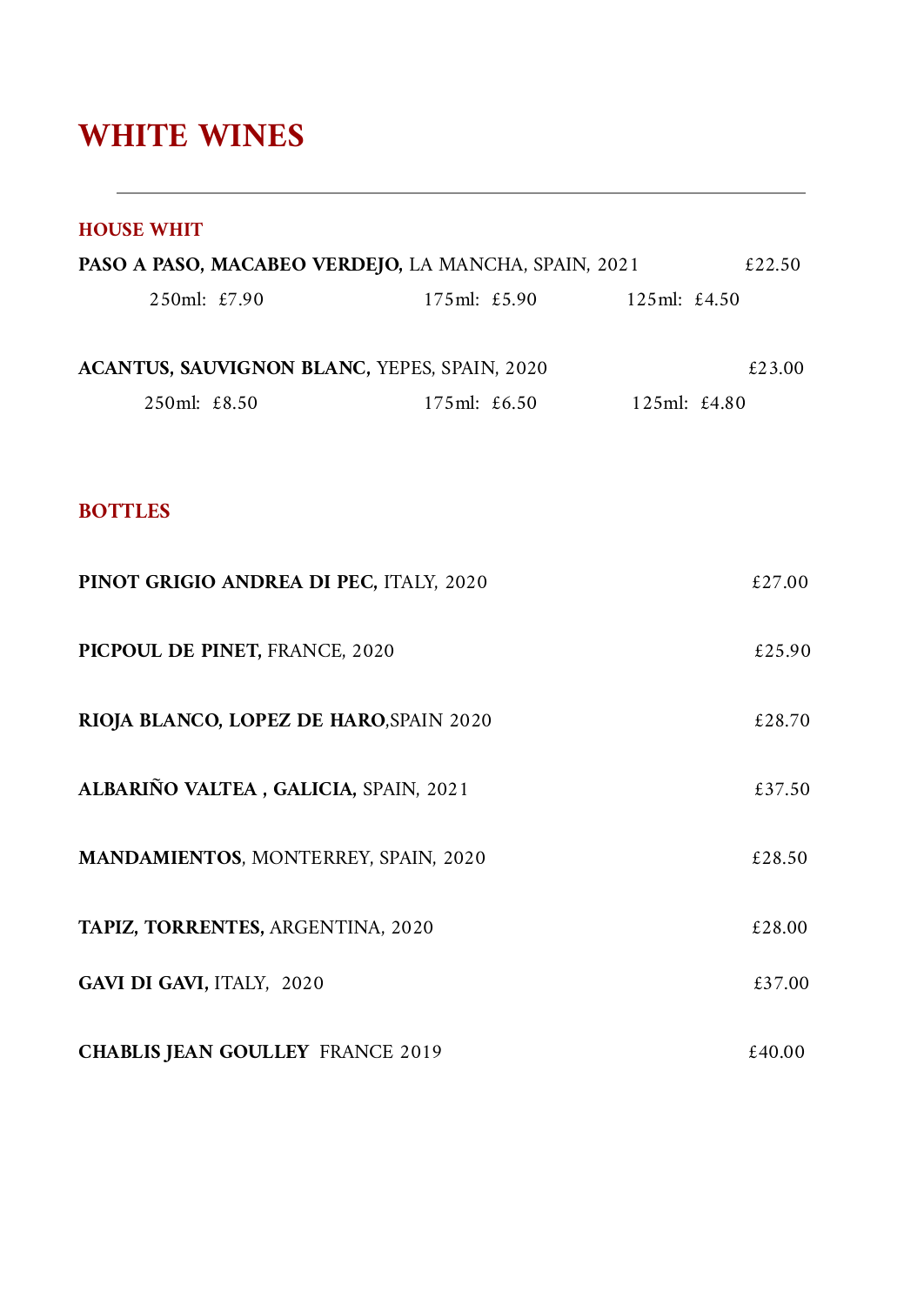### **RED WINES**

#### **HOUSE RED**

| PASO A PASO, TEMPRANILLO SPAIN 2021                           |                      |              | £21.80 |
|---------------------------------------------------------------|----------------------|--------------|--------|
| 250ml: £7.50                                                  | 175ml: £5.70         | 125ml: £4.60 |        |
| VINA MARTY, MERLOT, CHILE 2018<br>$250ml: \pounds 7.20$       | $175ml: \pounds5.20$ | 125ml: £4.20 | £19.50 |
|                                                               |                      |              |        |
| <b>BOTTLES</b>                                                |                      |              |        |
| MALMA ESENCIA, MALBEC ARGENTINA, 2020                         |                      |              | £27.00 |
| <b>COTES DU RHONE DOMAINE DES CARABINIERS FRANCE, 2019</b>    |                      |              | £27.50 |
| TAPIZ BLACK TEARS, MALBEC, MENDOZA, ARGENTINA, 2013           |                      |              | £55.00 |
| FIN DEL MUNDO, CABERNET FRANC, PATAGONIA, ARGENTINA, 2018     |                      |              | £30.00 |
| ECHEVERRIA PINOT NOIR.CHILE, 2018                             |                      |              | £29.50 |
| ANDELUNA CABERNET SAUVIGNON, ARGENTINA 2020                   |                      |              | £29.70 |
| <b>CERRO ANON, RESERVA, RIOJA SPAIN 2017</b>                  |                      |              | £35.00 |
| CARPINETO, VINO NOBILE DI MONTEPULCIANO, RISERVA, ITALY, 2017 |                      |              | £50.00 |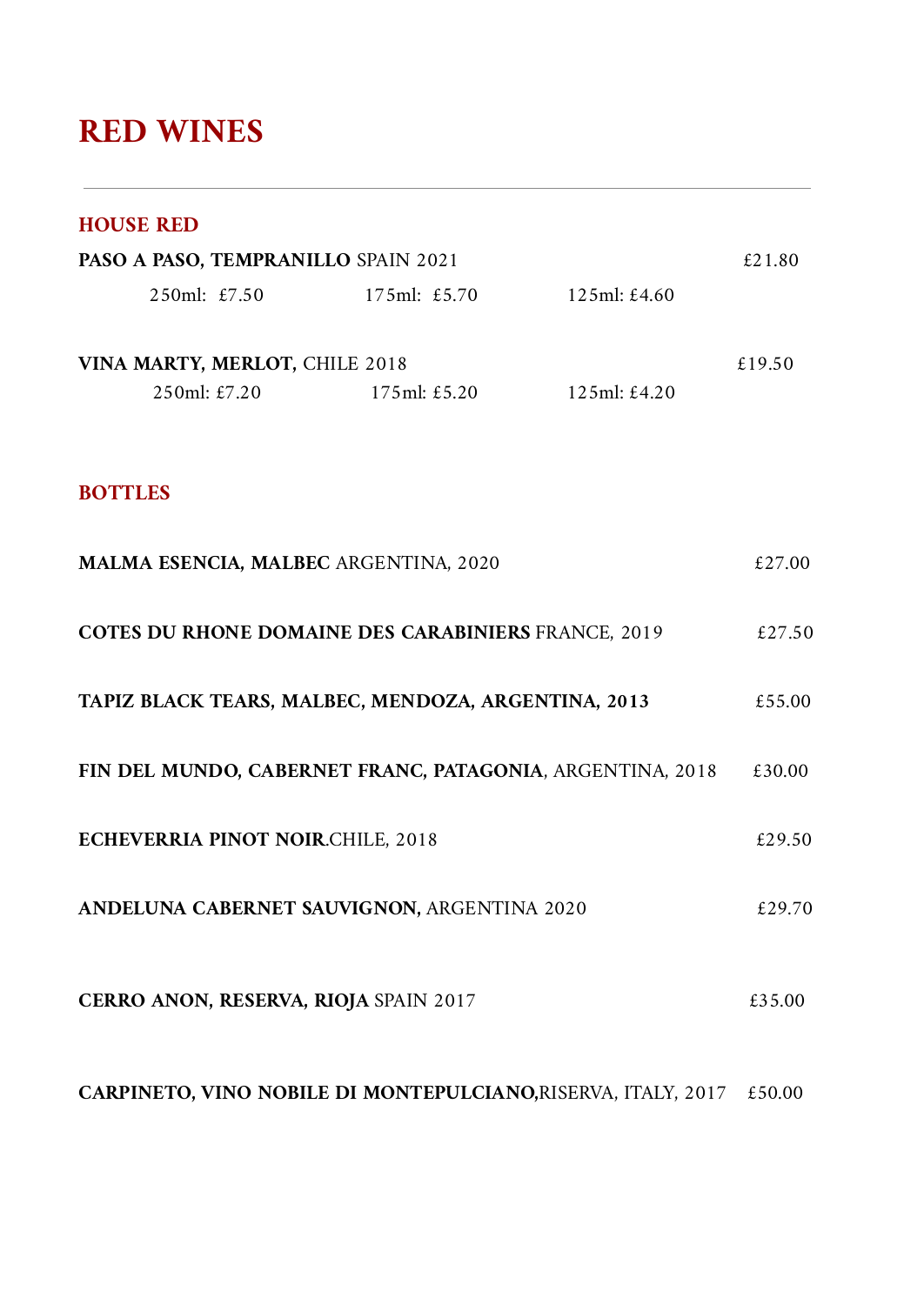#### **ROSE WINES**

#### **HOUSE ROSE**

| <b>ESPETO BOBAL, Valencia, SPAIN 2020</b>                    | £18.50               |
|--------------------------------------------------------------|----------------------|
| A delicate perfume of peach and rose petals. Soft, red fruit | BY THE GLASS         |
| flavours. Dry and well balanced                              | 250ml: $£6.50$       |
|                                                              | 175ml: £4.80         |
|                                                              | $125ml: \pounds3.90$ |

#### **BOTTLES**

| PINOT GRIGIO BLUSH, SACCHETTO, ITALY, 2020                                           | £23.60 |
|--------------------------------------------------------------------------------------|--------|
| The appealing pale blush colour of this wine is obtained                             |        |
| from the skins of the Pinot Grigio grapes which are pink                             |        |
| in colour. A fresh and fruity wine with a delicate flavour                           |        |
| <b>INURRIETA, CORAL ROSADO, SPAIN 2020</b>                                           | £26.60 |
|                                                                                      |        |
| On the nose, delicate aromas of pink grapefruit, white peach.                        |        |
| Fresh, silky texture on the palate resulting from six months of ageing on fine lees. |        |

### **CHAMPAGNE**

| <b>MARC HEBRART PREMIER CRU, BRUT, FRANCE N V</b>    | £58.00 |
|------------------------------------------------------|--------|
| Full flavoured, biscuity and very well balanced with |        |
| an elegant and refined finish                        |        |
| MARC HEBRART PREMIER CRU, ROSE, FRANCE N V           | £58.00 |
| Rose Champagne well balanced with an elegant and     |        |
| refined finish and superb length on the palate.      |        |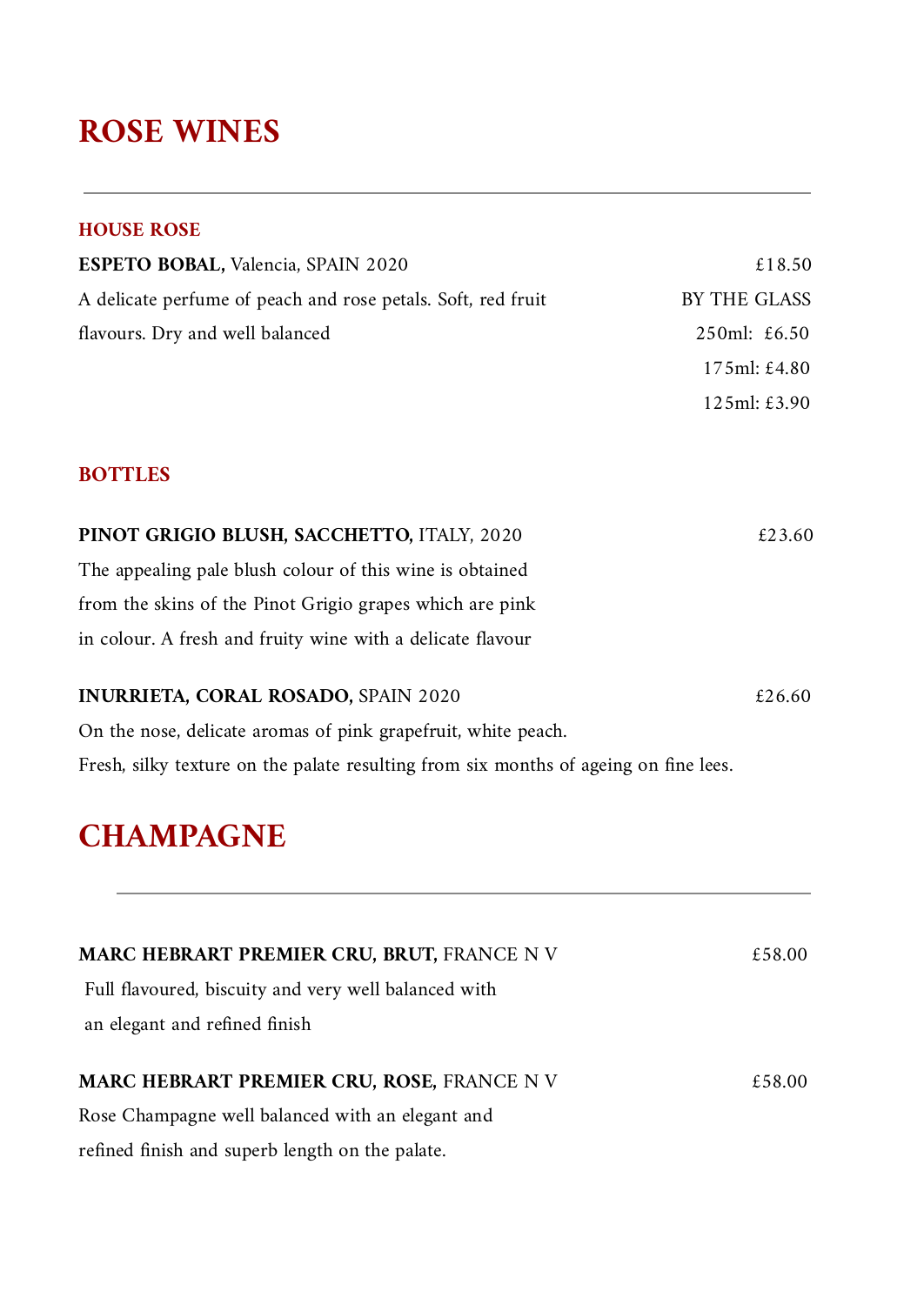## **SPARKLING WINES**

| PROSECCO, FAVOLA, EXTRA DRY                                                                          | £33.80 |
|------------------------------------------------------------------------------------------------------|--------|
| A Premium sparkling Prosecco, easy to drink, elegant, fresh and lively<br>CAVA. BRUT ZERO, SPAIN, NV | £28.50 |
| Soft and refreshing, elegant and crisp with a pleasant dry finish                                    |        |

# **COCKTAILS**

| PISCO SOUR                                  | £8.50 |
|---------------------------------------------|-------|
| Pisco, lime juice and pasteurized egg white |       |
| <b>MARGARITA</b>                            | £8.50 |
| Tequila, Cointreau, lime juice              |       |
| <b>CAIPIRINHA</b>                           | £7.50 |
| Cachaca, sugar, lime wedges                 |       |
| <b>MOJITO</b>                               | £8.50 |
| Mint leaves, rum, lime juice, soda water    |       |
| <b>BLOODY MARY</b>                          | £7.50 |
| Vodka, tomato juice and spices              |       |
| <b>EXPRESSO MARTINI</b>                     | £9.50 |
| Coffee, vodka and Kalhua                    |       |
| <b>KIR ROYAL</b>                            | £7.50 |
| Cassis Crème and Prosecco                   |       |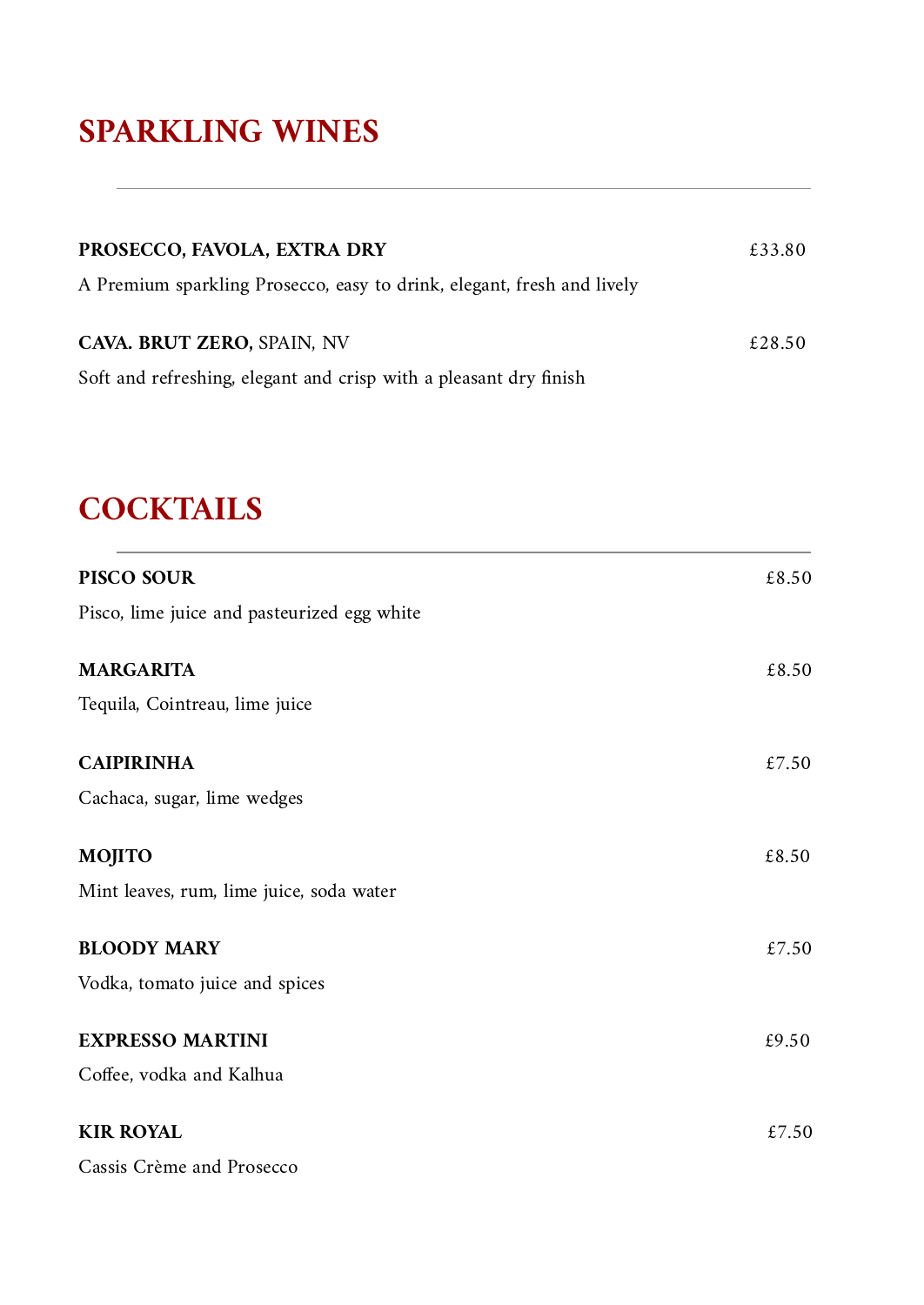| <b>NEGRONI</b>                       | £9.50          |
|--------------------------------------|----------------|
| Gin, sweet Vermouth and Campari      |                |
| <b>APEROL SPRITZ</b>                 | £9.50          |
| Aperol, prosecco and soda water      |                |
| <b>PIMM'S</b>                        | Glass: $£7.50$ |
| Pimm's and lemonade and fresh fruits | Jug: $£23.50$  |
|                                      |                |
| <b>SANGRIA</b>                       | Glass: $£7.50$ |
| Red wine, orange juice and lemonade  | Jug: $£23.50$  |

## **ON TAP**

| <b>ATLANTIC PALE ALE UK (4.5%0)</b> | Pint: $£6.50$                              |
|-------------------------------------|--------------------------------------------|
|                                     | $\frac{1}{2}$ Pint: £3.50                  |
| <b>ESTRELLA</b> SPAIN (4.6%)        | Pint: $£6.50$<br>$\frac{1}{2}$ Pint: £3.50 |
| <b>PERONI</b> ITALY (5.1%)          | Pint: $\text{\pounds}6.75$                 |
|                                     | $\frac{1}{2}$ Pint: £3.50                  |

## **BOTTLED**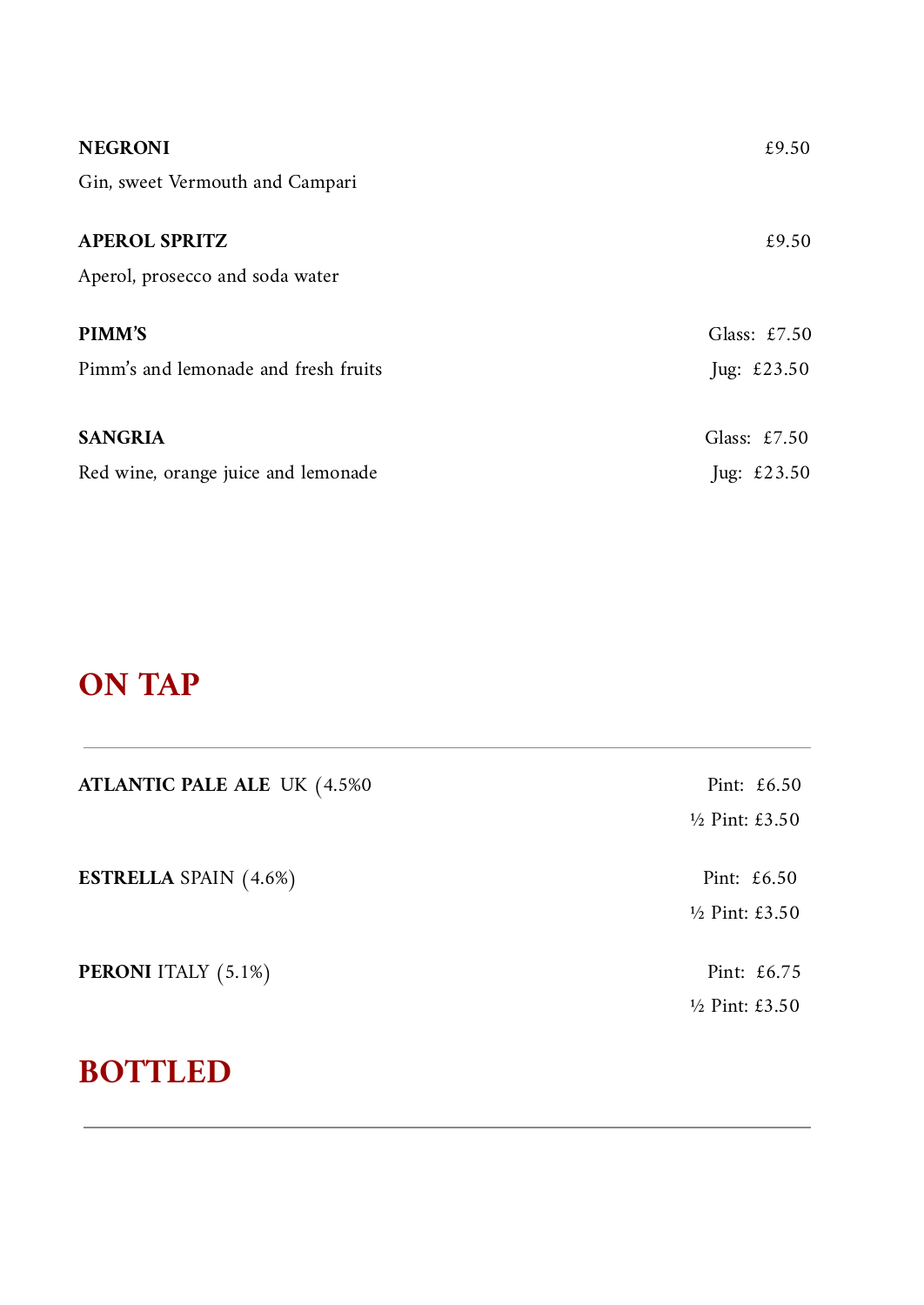| <b>QUILMES</b> ARGENTINA 340ml (4.9%)                | £4.90 |
|------------------------------------------------------|-------|
| <b>CORONA</b> MEXICO 340ml $(4.5%)$                  | £4.90 |
| <b>BECKS BLUE</b> (alcoholic free) UK 3.30ml (0.05%) | £4.50 |
| <b>BREWDOG DEAD PONY UK - SCOTLAND 330ml (3.8%)</b>  | £4.90 |
| ASPALL UK - SUFFOLK 330ml (7.0%)                     | £4.90 |

## **DESSERT WINES**

| <b>MOSCATEL ENRIQUE MENDOZA, SPAIN, 2019</b>             |                      | £24.50 |
|----------------------------------------------------------|----------------------|--------|
| Fresh muscatel with honey, light with a good balance     |                      |        |
| between sweetness and acidity                            | Glass $50ml$ :       | £4.25  |
| VINO LIQUOROSO 'VIN SANTO' DEL CHIANTI, ITALY, 2008      |                      | £29.50 |
| Intense marmalade and almond aromas with a raisin,       |                      |        |
| honey and nutty character and a long finish              | Glass $50ml : £4.25$ |        |
| <b>LA GOYA MANZANILLA</b>                                |                      | £23.50 |
| complex almonds, citrus peel and camomile aromas         |                      |        |
| which leads you into intense, yet elegant nutty flavours | Glass 50ml:          | £4.25  |

# **SOFT DRINKS**

| <b>J2O</b> - Apple & mango or orange & passion fruit | £2.80 |
|------------------------------------------------------|-------|
| Orange Juice                                         | £2.30 |